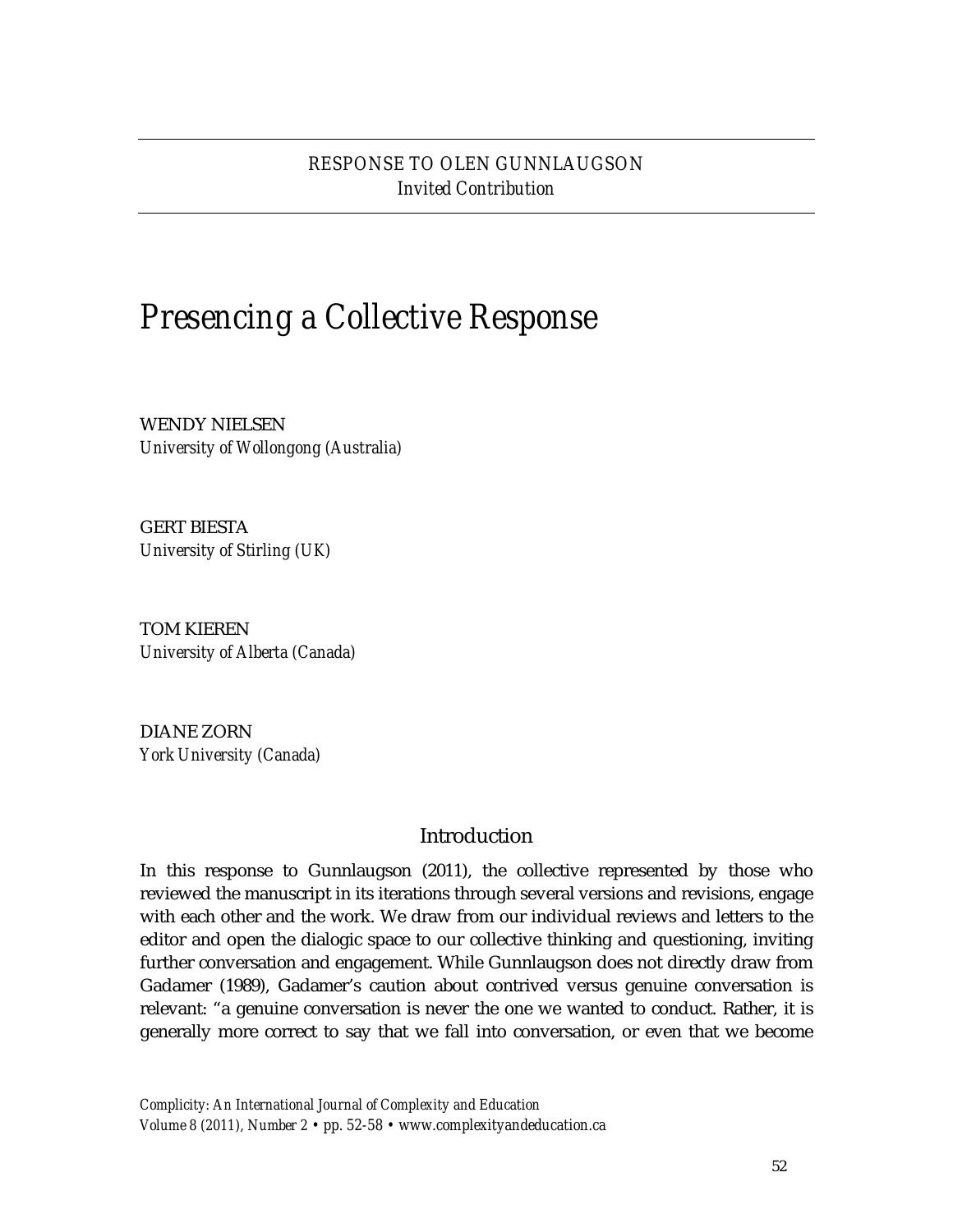involved in it….but the partners conversing are far less the leaders of it than the led" (p. 385).

As reviewers of a paper submitted for publication in *Complicity*, we were invited by the journal's Editor to enter this conversation. In effect, we were led, through this invitation, to consider how we might generate a new conversation or sustain the one that Gunnlaugson initiated. This suggests that there was an imagined sense of what a collective response might be, even as it was left for us to decide what shape this might take. This is a key issue for us as interrogators of the notion of presencing, that is, "towards learning together from the emerging future by collectively sensing into and intuiting not yet embodied or known possibilities" (Gunnlaugson, 2010, p. 3). Does conversation necessarily lead here? Or, can we direct its path so that conditions are set up for creating this emerging future?

Following Gunnlaugson, and by way of the discussion in the current Response, we draw from Sharmer's (2007) fields of conversation, and in turn, consider the notion of presencing as a complex emergent process that may represent another collective modality of learning and inquiry. We see this claim as contentious, and even among ourselves, do not agree. In the process of exploring the claim, we can interrogate our respective and collective understandings of emergence.

## Downloading, Debate and Dialogue

Sharmer's (2007) four fields of conversation (see Figure 1, p. 3), while arranged in a quartered pie, are described in terms that suggest they are hierarchical. While it is not the representation of the model to which we wish to draw attention, we could use these fields to trace the process of conducting our individual reviews ("downloading"), preparing comments for the editor ("debate") and engaging with each other to consider a collective response ("dialogue").

As we individually conducted our initial reviews of earlier drafts of Gunnlaugson's paper, the task was clear, the purpose of activity clearly defined and an outcome anticipated (e.g. a peer review as a product). This could be considered a closed system, since once the review is sent off to the editor, this may signal the end of the reviewer's involvement in the peer review process. It becomes difficult to characterize this activity as isolated, though, since the reviewer is aware that the result of the review is taken up by others, starting with the editor, but then, probably by the author of the paper, in some way. How it is taken up by the author may be beyond what the reviewer can imagine, but often, the author must take up comments and suggestions in order to move the paper along to publication. Clearly, the actual review (and the reviewer who has produced it) is implicated in a wider system, even though he or she may have no further involvement with the work. To what extent do those participating in a closed conversation (or system) need to be aware of other forms of connection between or beyond them? Does this depend on the type of activity in which the individuals are engaged?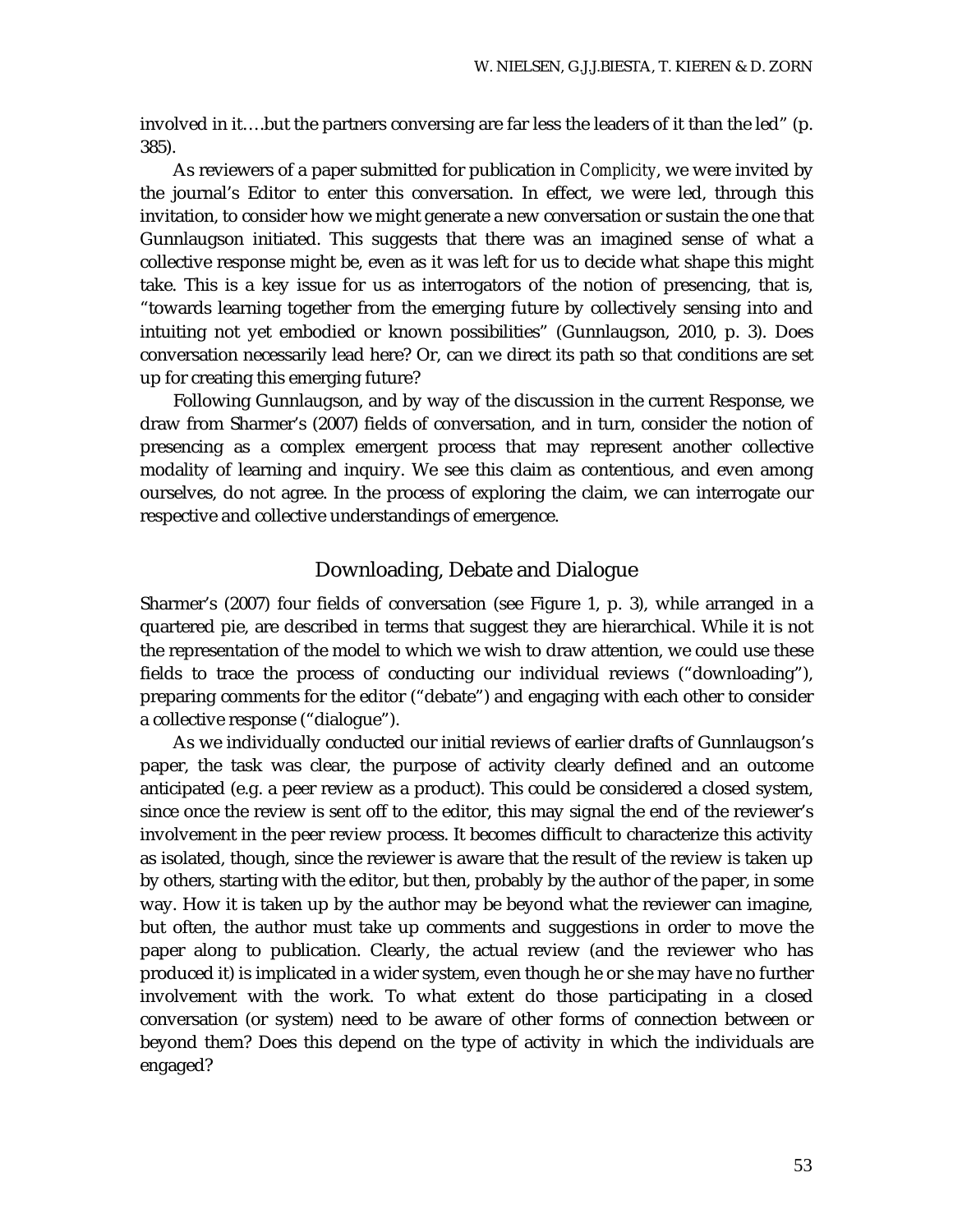Offering the review to the editor starts a new series of actions, as several (usually) reviews are compiled, analyzed and perhaps discussed with an editorial or advisory team. Presenting the results of this analysis to the author enables an adaptive response on the part of the author, akin to the second of Sharmer's fields: debate. The debate exists on several levels: editor and author; reviewer(s) and editor; comments from reviewer(s) and author; author's response to reviews and editor. The reviewers still have no knowledge of each other at this level, and generally the conversational field of debate continues between the editor (as mediator) and the reviewer(s) comments and the author until such time as the paper is accepted for publication (or is rejected).

For the level of conversation to 'rise' to the third field (dialogue), an element of selfreflection must be part of the system, according to Sharmer. This involves an awareness, at the level of the individual, that one has been "participating in collectively enacting this system" (Gunnlaugson, 2010, p. 6). This notion was raised in regard to the earlier discussion about the 'downloading' phase of reviewer participation, which seems to suggest that there is considerable overlap in the fields, or that there are conditions in terms of what counts as conversation. Drawing back to the process of developing this collective response, self-reflection may have been inspired by Deborah's invitation to participate in writing a collective response. It may have come as a realization that the article now being responded to is quite different from the one that was initially reviewed. Further, the 'self' in terms of the collective involved in drafting this response is not one mind, but four. The dialogue is on-going between us, but also with the work, and peripherally, with the editorial team for *Complicity.*

### Presencing

In the widest sense possible, developing a collective response to a paper we each reviewed in one (or more) of its earlier iterations means that something unimagined in our earlier, individual, conversations with the work, was in fact imagined by someone. In this case, we could identify *Complicity* Editor Deborah Osberg as the source of this imagining, although she may very well have imagined this idea in the company of others, her editorial team, for example. In inviting the possibility of a collective response, some as-yet unimagined and unactualized version of the future was imagined. In this case, what *could* have been presenced was another article: a follow-up to the one written by Gunnlaugson. Not to trivialize the notion of presencing, but are there limits or bounds to what *can* be presenced? Starting a conversation around ideas, experiences or, as in Gunnlaugson's work, future knowing lets us explore directions and dimensions in the process of engagement. In some ways, this must be retrospective, as tracing ideas in process can be both technically and conceptually challenging. If presencing is a process, what are its conditions? And, how are these different from planful action to the achievement of some particular goal? Can it really be argued that this is the basis for creativity? And, is this really *emergence*?

It could be argued that the collective represented by the reviewers for Gunnlaugson's paper form a decentralized intelligence. According to Johnson (2001),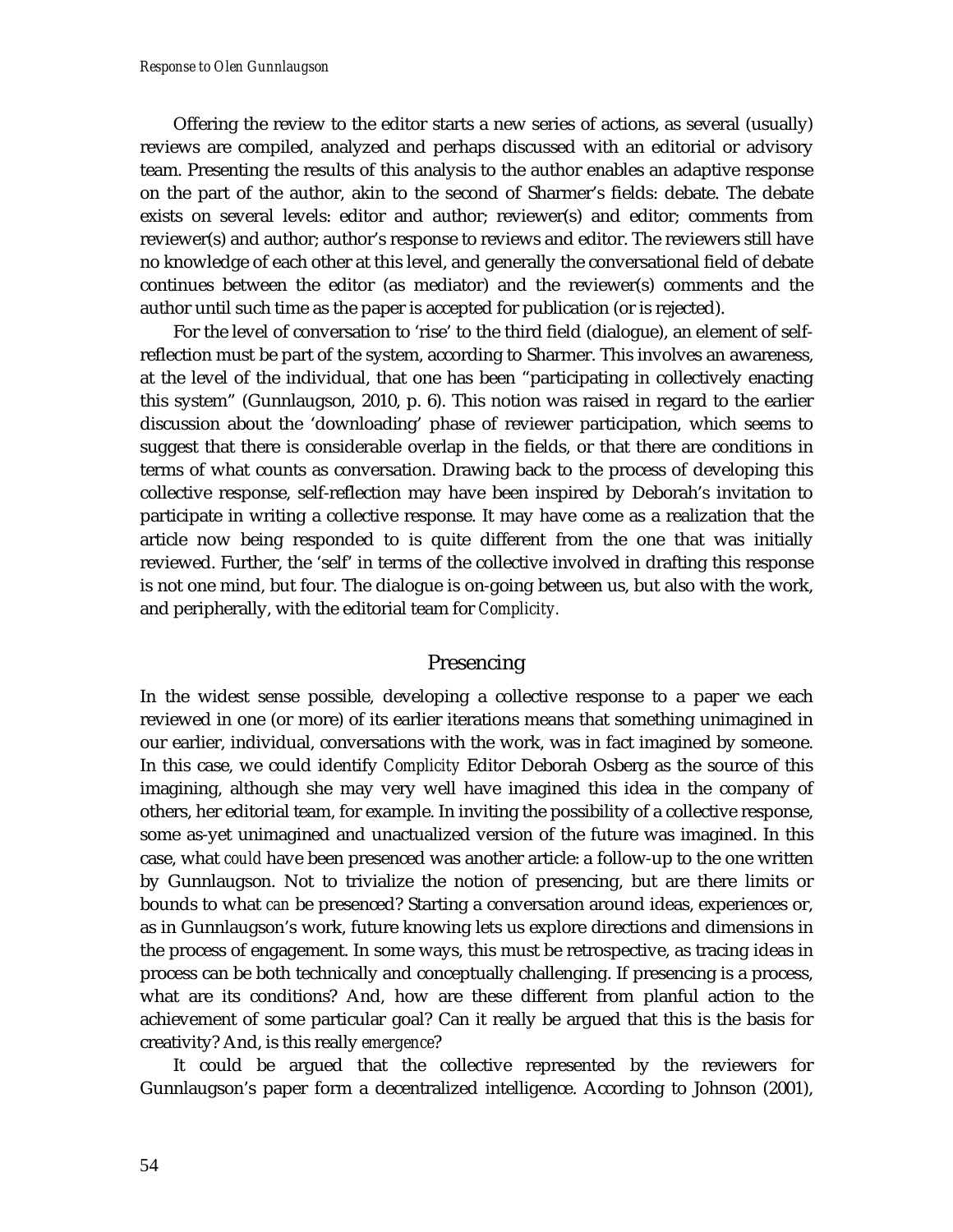this is a key condition for emergence. But then, *what* emerges? There is a something, in the form of this response. It was planful in the sense that it was an initial goal of an invitation that set the process represented here in motion. While we could argue that what has arisen from our collective activity is something brand new in the world, it did not, however, happen without being imagined and constructed into being. Just as learning activity in a classroom is not a random event, conversation evolving to include wider perspectives, more people, more iterations, etc does not necessarily mean what comes into being is worth anything.

A further point about bringing forth an article: this seems to indicate that there is a *something* to what can be presenced. This links back to the idea of the knower and the knower's relationship to the known. In social semiotic terms, the field specifies knowledge and the knower's ability to use this knowledge to form logical relationships. We could call this learning, or rearrangement, depending on how the individual develops the connections, what prior knowledge is drawn upon, and who is witness to any representations that arise from the interaction, all of which point to the assumption of an external reality. In other words, there is still a *what* that is presenced, although Gunnlaugson seems to be aiming for a more abstract notion of personal awareness and/or capacity to deal with the abstractions.

Along similar lines, can a new awareness about one's own thinking or processing really be considered *presencing*? If it is in the nature of living creatures, and more particularly, sentient ones, to engage in learning behavior, what does this really say about learning and the capacities of the learner to bring forth newness? It might be reasonable to ask for some elaboration on Sharmer's quandrants as lead-up to "presencing." In particular, framing this response around the four fields could represent a misreading of Sharmer's conceptions in the model. It could also serve to help us unpack our own process of engagement. If we start with the assumption that we don't know where this engagement and conversation will lead, can we still explore the process? As educators in several contexts for teaching and learning, it is also reasonable to question whether this exploration has any value—educative, scholarly or otherwise. In effect, looking into an imagined future (even if it was someone else's initial imagining) requires a leap of faith, a leap that likely steps beyond curriculum frameworks, subject outcomes or even learning about something in particular. By way of stimulating conversation or discussion, this is not a meaningless proposition. Rather, if the model includes a progressive notion of deeper levels of engagement or "upward causation" (Thompson & Varela, 2001), as suggested by Gunnlaugson, we become free to consider the progression and its implications.

The real question may be that if the fields unfold into one another, do the four fields of conversation modeled by Sharmer really represent a complexity perspective or even help us to understand it? Drawing distinctions among the fields leads one to think that, emergence can be 'tamed' or 'controlled' in the first three fields and then suddenly 'appears' in the fourth field. Is that a helpful way to understand the dynamics of conversations? Or does a complexity perspective help us to see that what presents itself as a *description*, in terms of different 'modes' or 'modalities' of conversation in fact is an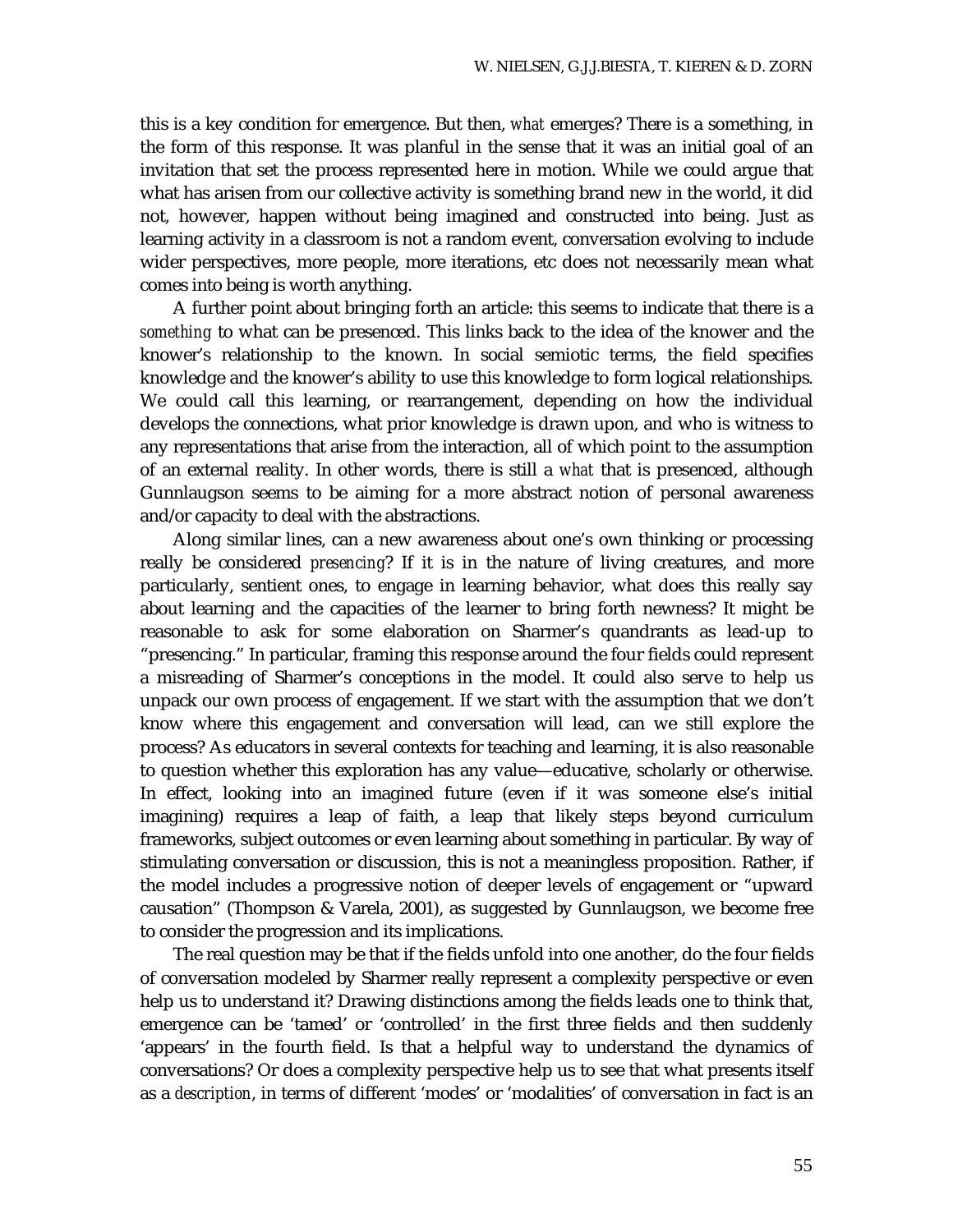articulation of a number of *evaluations* of conversational modes and thus presents us with a *normative* account, rather than a descriptive one? And this leads us, in turn, to what perhaps is the most pressing question in any attempt to use ideas from complexity in an educational context, which is the question to what extent, under what conditions and for what reasons 'presencing' can be singled out as educationally *desirable*.

## Education is not just any conversation

While it cannot be denied that conversation plays a role in education, this does not automatically mean that any conversation can be classified as education or as educational. Similarly: while learning is an obvious aim in education, this does not mean that any form of learning is educational, nor that processes of learning together are automatically forms of education. The difference that makes a difference here is the question of purpose: that is the question of what the learning is *for*. It is with respect to this question that we feel that Gunnlaugson's discussion remains too vague. We agree that it could sometimes be desirable in educational settings, including in higher education, to promote "the exploration of complex emergent forms of knowledge making with our students" (Gunnlaugson, p. 1). But we also wish to argue that sometimes this is not desirable at all, which means that the critical question that is not sufficiently addressed in Gunnlaugson's paper is when and for what purposes such opening up is desirable, and, when it is not. The reference to 'higher education' does not really address this question since 'higher education' covers so many different educational realities that are extremely divergent in what they aim to achieve, and learning in one context may be irrelevant or uninteresting in another. While on the humanities end of the spectrum there may be a case for arguing that the educational aim is that of engaging students in emergent forms of meaning making, at the other end of the spectrum (and we think that higher education is a spectrum with many different ends) we may well wish to emphasize the importance of the transmission of particular knowledge, skills and professional values that are crucial for the formation of, say, good dentists or good teachers. The problem with the way in which Gunnlaugson develops his argument – and perhaps we can also say the danger with the way that is suggested – is that he forgets to engage with an important educational question, that is, the question of desirability. What is dangerous about this, at least from an educational perspective, is the unwarranted step from the 'is' of a complex understanding of the emergence of meaning towards the 'ought' of how our educational processes and practices should be orchestrated and for what ends. The question here is not only whether such ideas as 'creativity' or 'coming-into-presence' are desirable and justifibale educational aims. Even if it is argued that 'emergence' is a desirable and justifiable educational aim, we should not assume that once this has been settled all further issues are entirely 'technical.' Notions such as "becoming a part of the group's greater source of collective intelligence," "moving into a fuller expression and integration of who [students] are individually in relation to the subject they are presencing into," "the emergence of a group culture," "uncovering shared resonance" (Gunnlaugson, p. 13) and so on, are all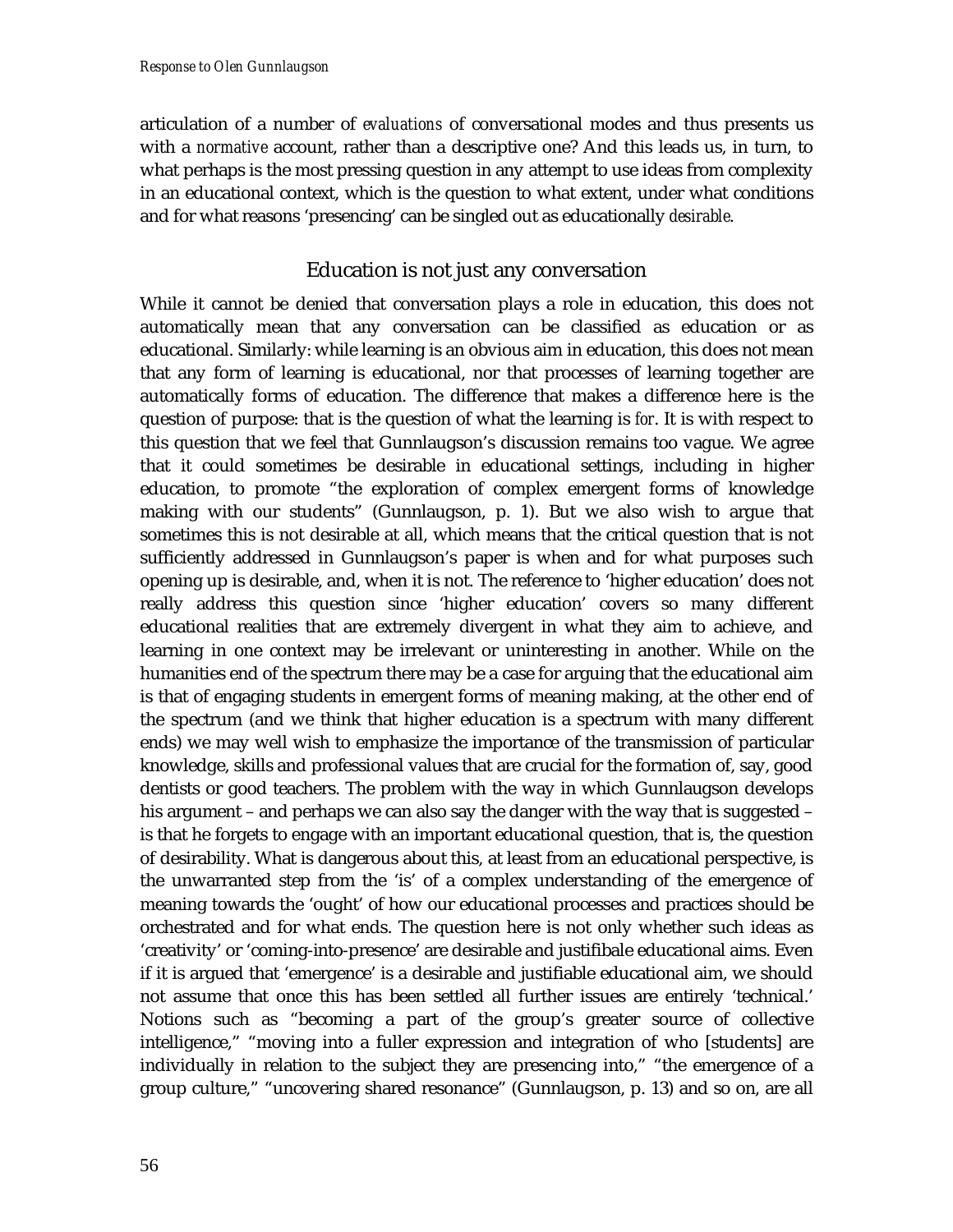highly specific and highly normative educational 'outcomes' that cannot be assumed to be justified by the higher aim of promoting emergence, which brings us back to the educative value or perception thereof in terms of conversation and presencing.

If the teacher conceives of his or her educative role in terms of occasioning student knowing actions and inter-actions, rather than as someone who in some way determines those actions, then a 'learning' emergence may be fostered both for the individual students and the learning collective that of course includes the teacher. Human beings have the biological, 'lived experience', characteristics to participate in complex systems and they do this all the time. The question may be, what can we do in classrooms to take advantage of the complex emergence? From a teacher and student point of view, this involves various ethics or ethical stances on what and how we provide in classrooms (e.g. provisional ethics); how we listen in classrooms (attentional); and how we realize that our actions necessarily provide occasions for others to take up our actions/consequences and act upon them (occasional ethics). Such a view enables us to use Sharmer's fields very differently in a way related to Gadamer's notion of conversation that we began with, engendering conversation that is at once open, unknown and capable of having educative value.

#### References

Gadamer, H. G. (1989). *Truth and method* (2nd rev. ed., J. Weinsheimer & D. Marshall, Trans.). New York: Crossroad. (Original work published 1960).

Gunnlaugson, O. (2011). Presencing the collective learner: Considerations for a complexivist pedagogical framework. Complicity 8(2), 1-18.

Sharmer, C. O. (2007). *Theory U: Leading from the future as it emerges*. Cambridge, MA: SoL Press.

#### Acknowledgments

We would like to thank Deborah Osberg and her colleagues for the opportunity to collectively engage in the process of this response.

#### About the Authors

**Wendy Nielsen** is a Lecturer in science education at the University of Wollongong in Australia. Dr Nielsen draws from perspectives in complexity in her work as a teacher educator and in curriculum design. She is involved in several research projects around educational technology in the teaching and learning of science, including interactive whiteboards, laptop computers for high school students in New South Wales and slowmation (www.slowmation.com.au) as a pedagogical strategy in teacher education. e-mail wnielsen@uow.edu.au

**Gert Biesta** is Professor of Education and Director of Research at the School of Education, University of Stirling, UK, where he also co-directs the School's Laboratory for Educational Theory. His work focuses on the theory and philosophy of education, questions of citizenship and democracy, and the theory and philosophy of educational research (see www.gertbiesta.com). In 2012 his latest book, *The beautiful risk of education*, will be published by Paradigm Publishers, USA. e-mail: gert.biesta@stir.ac.uk

**Tom Kieren** is a Professor emeritus at the University of Alberta in Canada. His continuing interests lie in observing just how mathematics knowing in classrooms can be observed as co-emergent [learner and otherness] and as a collective [necessarily generated with others] phenomenon. In this work he